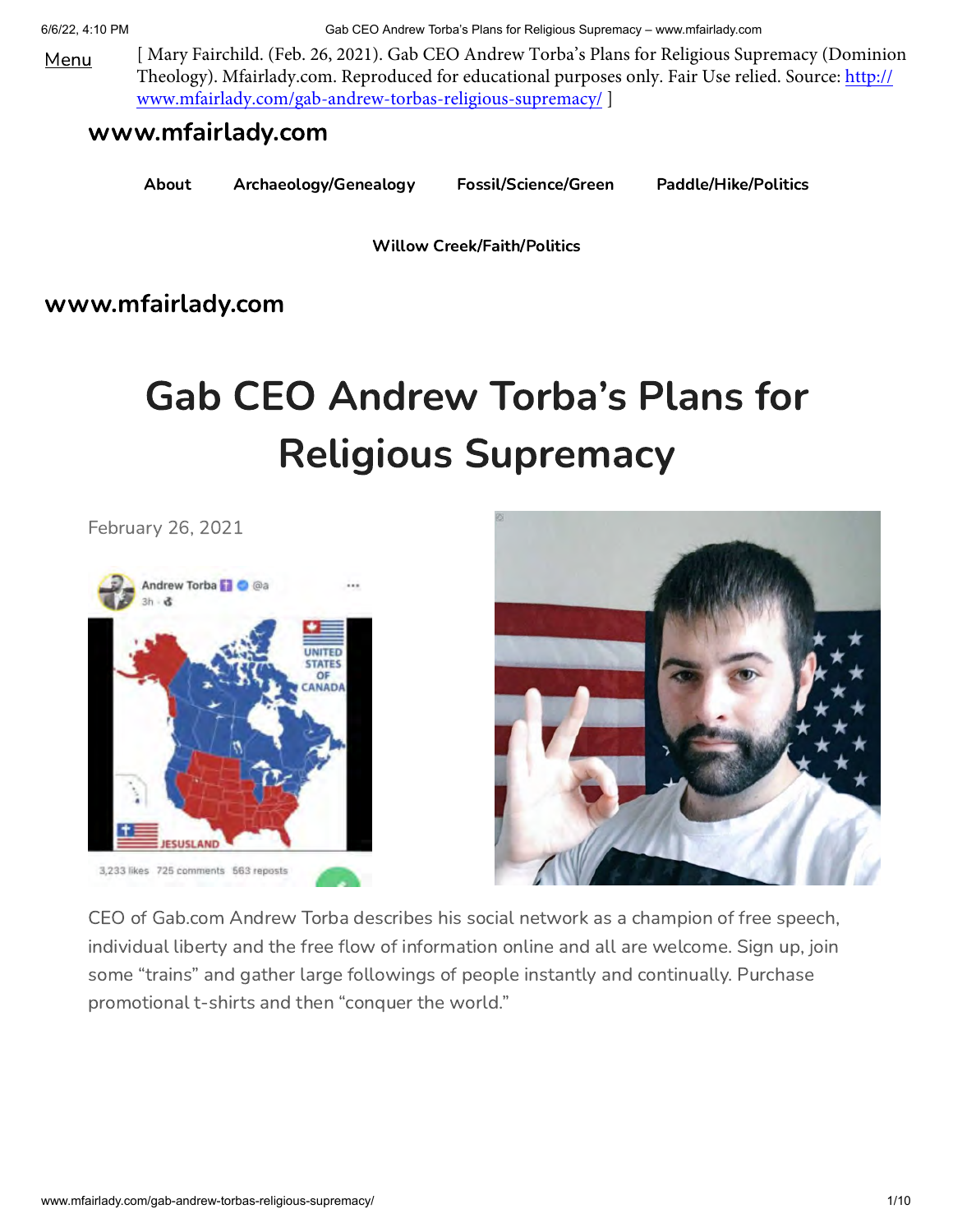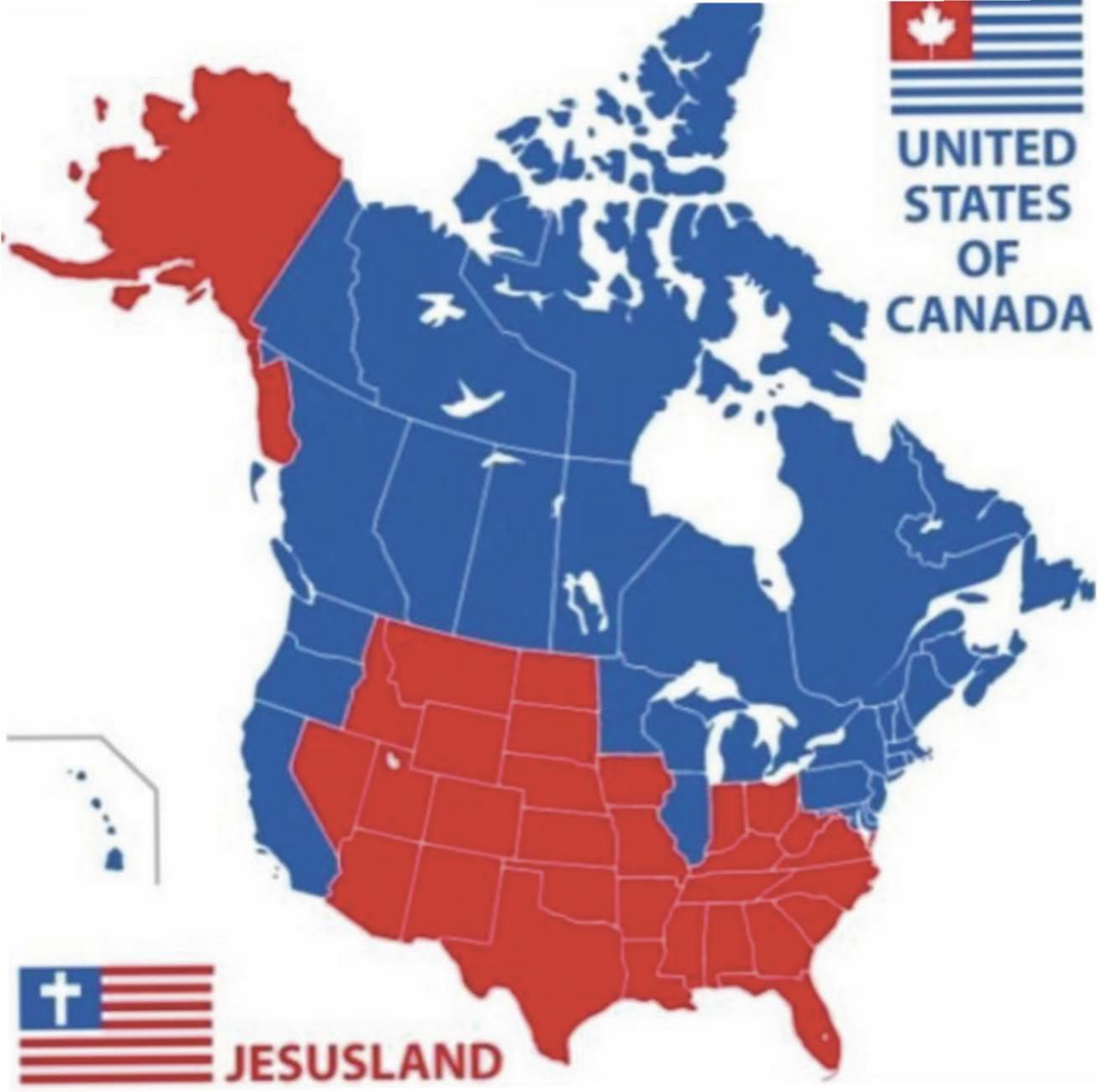# < Andrew Torba <sup>П</sup> •••

••



Andrew Torba **П**  $\odot$  @a  $2d \cdot \mathbf{r}$ 

"God works to over throw the ungodly, and increasingly the world will come under the dominion of Christians, not by military aggression but Ьу godly labor, saving, investment, and orientation toward the future... This is where history is going. The future belongs to the people of God, who obey His laws" ~ David Chilton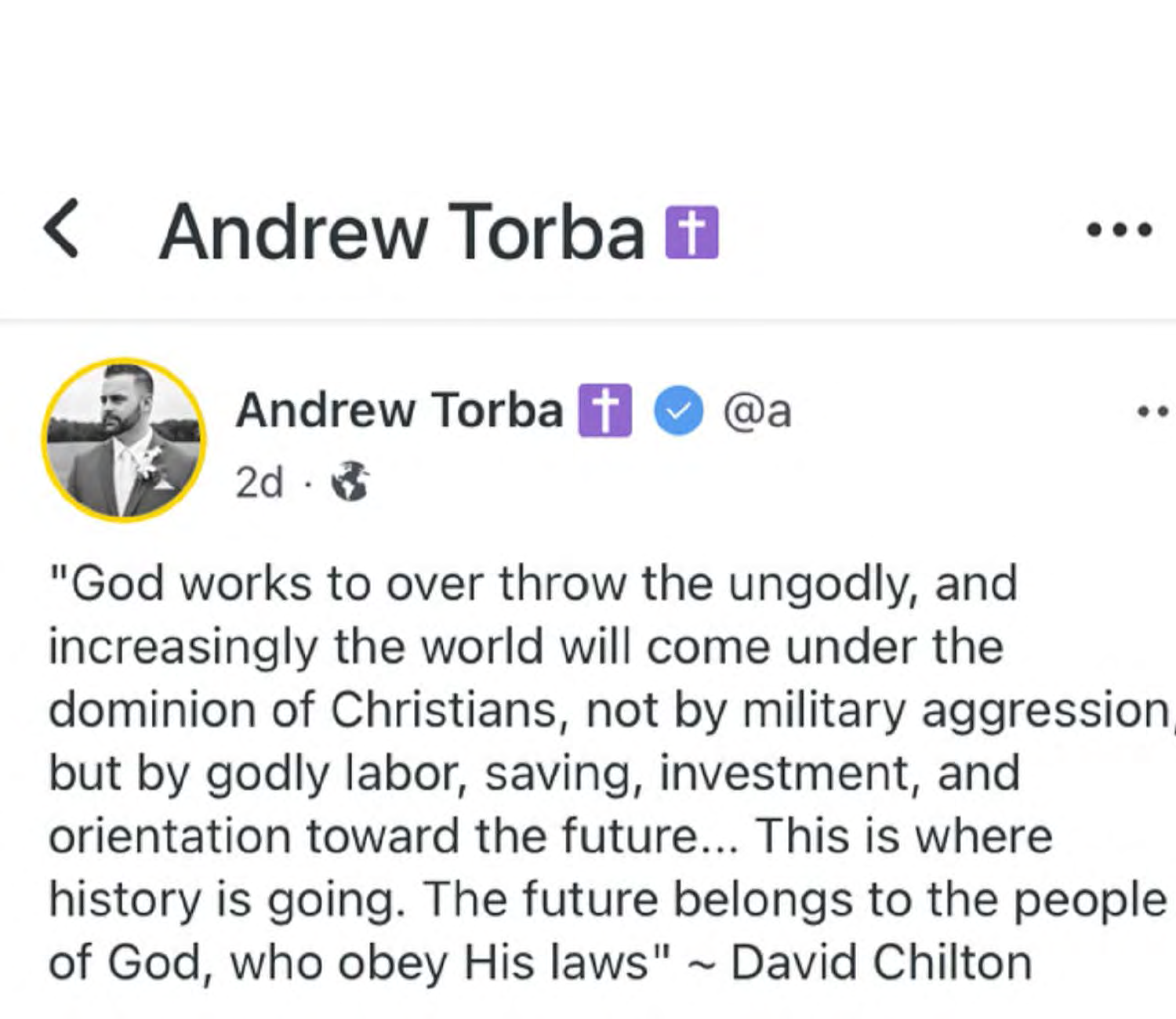Indrew Torba

Christ the King is going to establish dominion over China. The US and others must lead and do the same. Reclaim America for Christ. We do so by building and decentralizing at the local level.

Mixed between religious pictures, current events, and frequent jabs at Parler, you'll find Torba's profile posting quotes promoting a world conquest through a brand of Christianity that plans to "dominate the world." While promoting faith in Jesus, many of Torba's posts are competitive and lacking in grace [\(Andrew Torba's Gab Posts on Flickr\).](https://www.flickr.com/photos/mfairlady/albums/72157717197865763)

## < Andrew Torba F

Andrew Torba 11 @ @a

"God works to over throw the ungodly, and increasingly the world will come under the dominion of Christians, not by military aggression, but by godly labor, saving, investment, and orientation toward the future... This is where history is going. The future belongs to the people of God, who obey His laws" ~ David Chilton

4,397 likes 336 comments 764 reposts

"..The world will come under the dominion of Christians.."

Torba's profile frequently posts quotes from the late **David Chilton**. Christian Reconstructionists like Chilton have a theonomic view which sees the job of the church as being to oblige nation-states and their people to conform to God's laws through the concept of "Dominion Theology" which holds that Jesus cannot or will not return until the Church has taken control of the earth's governments and social institutions.

Journalist Frederick Clarkson defined *dominionism* as a movement that, while including dominion theology and reconstructionism as subsets, is much broader in scope, extending to much of the Christian right in the United States. In 2005, Clarkson enumerated the following characteristics shared by all forms of dominionism:(7)

- 1. Dominionists celebrate Christian nationalism, in that they believe that the United States once was, and should once again be, a Christian nation. In this way, they deny the Enlightenment roots of American democracy.
- 2. Dominionists promote religious supremacy, insofar as they generally do not respect the equality of other religions, or even other versions of Christianity.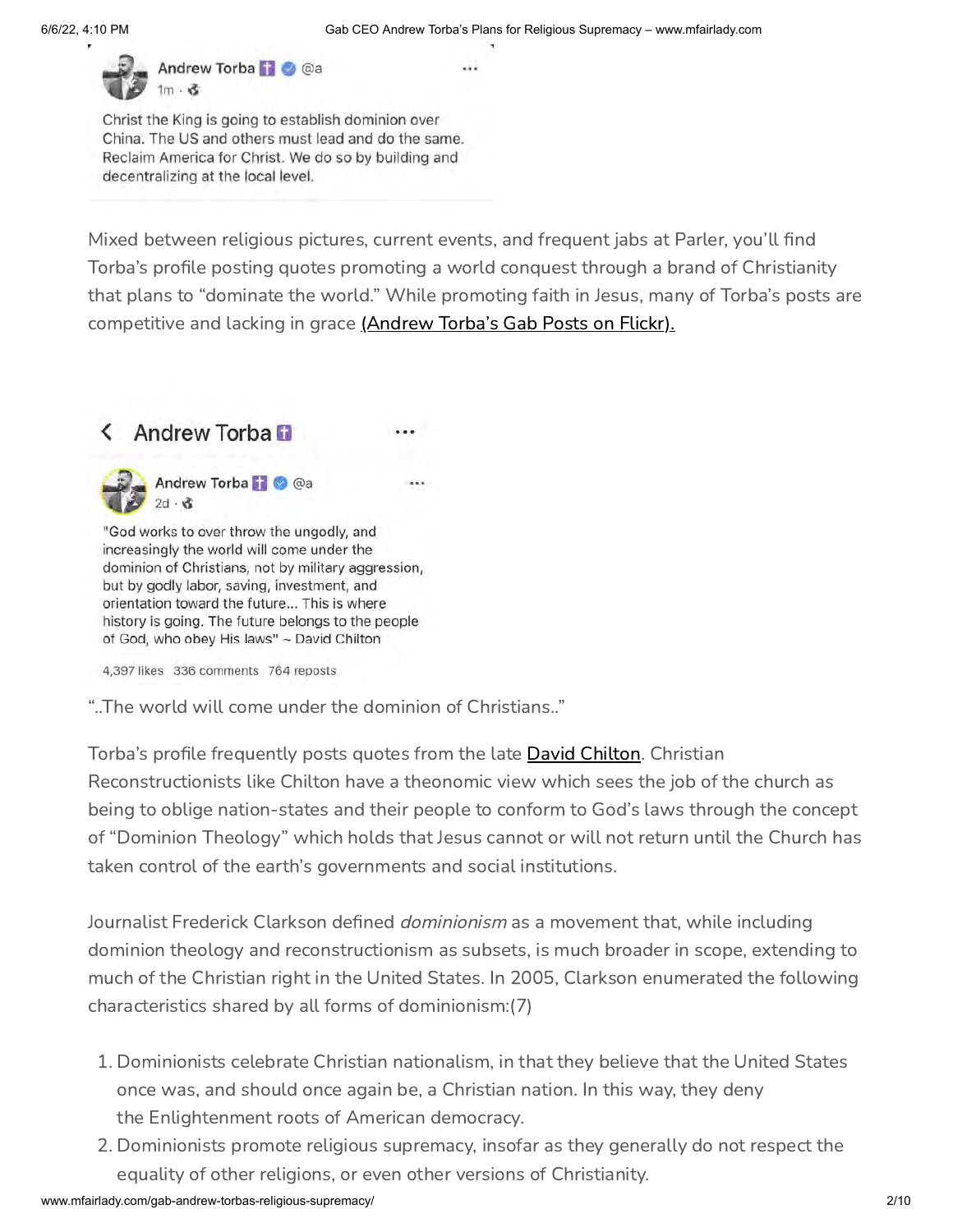3. Dominionists endorse theocratic visions, insofar as they believe that the Ten Commandments, or "biblical law," should be the foundation of American law, and that the U.S. Constitution should be seen as a vehicle for implementing Biblical principles. (Wikipedia: Dominion theology).

The Great Commission to the Church does not end with simply witnessing to the nations. Christ's command is that we disciple the nations—all the nations. The kingdoms of this world are to become the kingdoms of Christ. They are to be discipled, made obedient to the faith. This means that every aspect of life throughout the world is to be brought under the lordship of Jesus Christ: families, individuals, business, science, agriculture, the arts, law, education, economics, psychology, philosophy, and every other sphere of human activity. Nothing may be left out. Christ "must reign, until He has put all enemies under His feet"  $(1)$ Cor. 15:25). We have been given the responsibility of converting the entire world. (4)

This is a call for world conquest by "the Church" instead of by Jesus at His return. This misinterpretation of the Great Commission ([Matthew 5:13-16\)](https://biblia.com/bible/niv/Matt%205.13-16) creates a "mandate for the complete social transformation of the entire world." In actuality, the scripture is only a mandate for "personal holiness" that will then manifest itself as salt and light to the world.

A godly law order will work to disinherit, execute, and supplant the ungodly and to conform the godly in their inheritance. For Christians to work for anything less is to deny God (Rushdoony; 2).

Because they perceive sin and its consequent evil as ethical issues, Reconstructionists believe that the Old Testament penal sanctions against certain sins are still in effect, and that it is the responsibility of government to implement those sanctions; because government has been usurped by atheists and humanists, it has perverted the role entrusted to it and is about to experience God's judgment. That judgment will come in the form of destruction upon all human institutions that do not comply with God's Law, and their replacement with Christian-oriented leadership.

It is the Church's responsibility to place itself in the forefront of political and social action in order to take the reins of control out of the hands of the ungodly(the unethical), and implement rule under a theonomic structure (theo: God; nomos: law). This will establish Jesus Christ as Lord over His creation through the ministry of His Body, "the Church," while He remains in Heaven.

Not unlike the puritans attempts, Ray Sutton, also a Reconstructionist, writes that the implementation of the Old Testament penal sanctions will bring this about: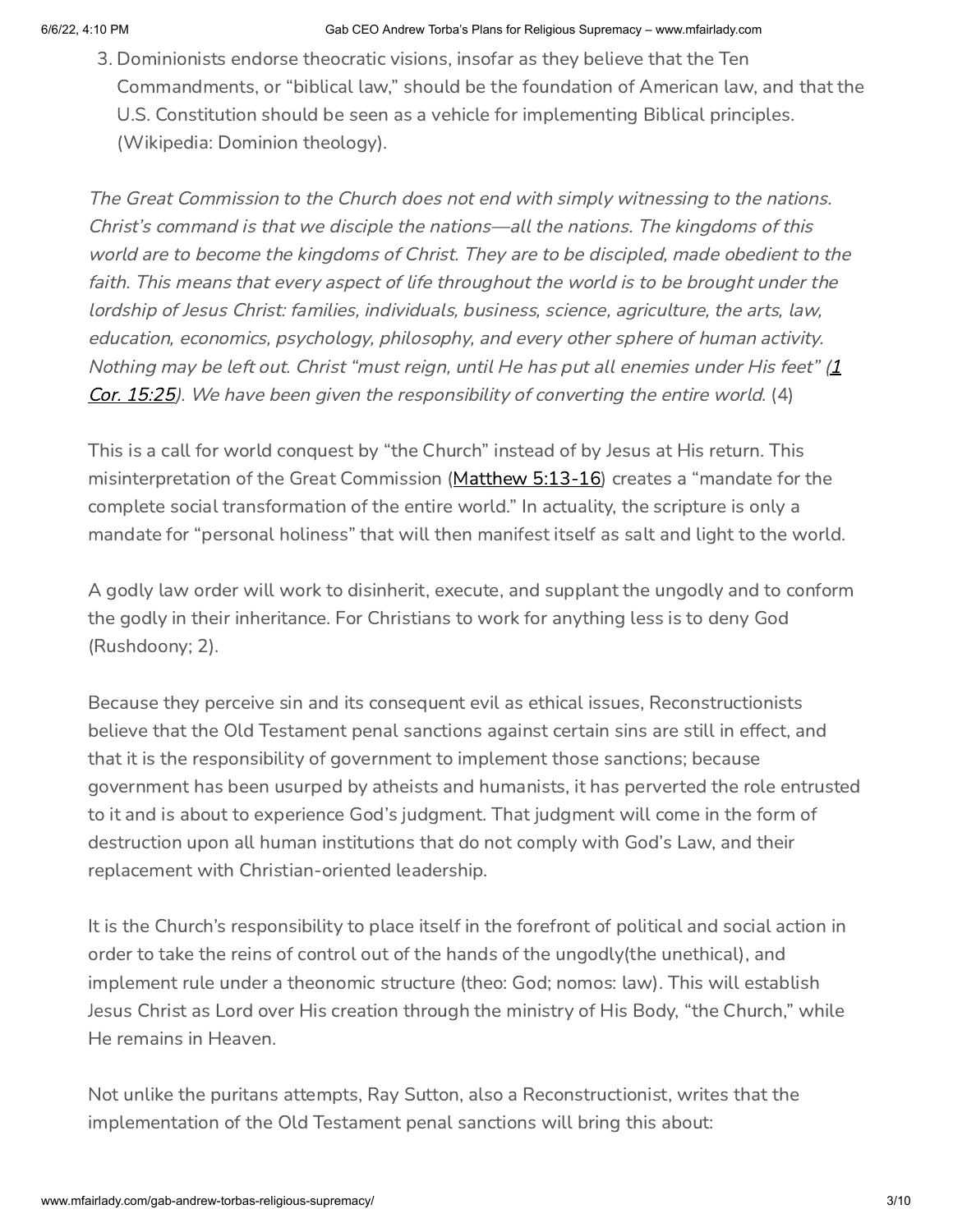First, Paul's [Romans 1:18-32](https://biblia.com/bible/niv/Rom%201.18-32) language indicates that New Testament penal sanctions are similar to the Old Testament. The vast majority of Old Testament penalties should still be instituted. As earlier sections of this book indicate, the proper hermeneutic for determining what carries over into the New Testament is the principle: continue what is not changed in the New Testament. This would apply to the penal sanctions of the Old Testament. The death penalty offenses that should be extended into the New Testament are witchcraft [\(Deut. 18:10-11\)](https://biblia.com/bible/niv/Deut.%2018.10-11), idolatry [\(Deut. 13:10](https://biblia.com/bible/niv/Deut.%2013.10)), murder [\(Gen. 9:6\)](https://biblia.com/bible/niv/Gen.%209.6), blasphemy [\(Lev. 24:11-23](https://biblia.com/bible/niv/Lev.%2024.11-23)), [homosexuality \(](https://biblia.com/bible/niv/Lev.%2020.10)[Lev. 18:2](https://biblia.com/bible/niv/Lev.%2018.23)[2.](https://biblia.com/bible/niv/Lev.%2020.10)[2](https://biblia.com/bible/niv/Lev%2018.29)[9\), bestiality \(](https://biblia.com/bible/niv/Lev.%2020.10)Lev. 18:2[3\), rape \(](https://biblia.com/bible/niv/Lev.%2020.10)[Deut. 22:25](https://biblia.com/bible/niv/Deut.%2022.252)[27\), adultery \(Lev.](https://biblia.com/bible/niv/Lev.%2020.10) [20:10\), incest \(](https://biblia.com/bible/niv/Exod.%2021.16)[Lev. 20:1](https://biblia.com/bible/niv/Lev.%2020.14)[4\), incorrigibility of teenagers \(](https://biblia.com/bible/niv/Exod.%2021.16)[Deut. 21:18-2](https://biblia.com/bible/niv/Deut.%2021.18-20)[0\), kidnapping \(Exod.](https://biblia.com/bible/niv/Exod.%2021.16) 21:16), and some instances of perjury [\(Deut. 19:19-20](https://biblia.com/bible/niv/Deut.%2019.19-20)).

…not every convicted homosexual would have to be put to death according to I Corinthians 6. In the New Covenant Age, only the "unreformable" element would be put to death.(Sutton's emphasis)(5).

ida ...

## < Andrew Torba D



"When the Puritans left England, they did not wander over the earth; God brought them into a land and made them rulers, and though the foundation they built has greatly eroded, it is still very much with us after 300 years. What will people 300 years from now say of the accomplishments of today's shallow, retreatist evangelicalism?" -David Chilton

2,151 likes 108 comments 292 reposts

The Puritan ministers attempted to establish a theocratic "Kingdom of God" by enforcing the Old Testament laws regarding witchcraft in New England's Massachusetts Bay Colony. Cotton Mather was the prosecutor of the Salem witch trials, and his father, Increase Mather, was a prominent Boston minister who became president of Harvard College. According to "Jewish Roots of the American Constitution" by Paul Eidelberg, this Puritan minister turned educator based his contribution to the Harvard curriculum on his reading of the Talmud and other rabbinic commentaries.

To Jews, there is no Old Testament, so there can be no New Testament. There is the Hebrew Bible (Torah) and the Christian Bible (the gospels). One contains the law of Moses; the other the law of Christ. One is considered the immutable word of God; the other claims to add to and alter his word. Perhaps, most importantly, one holds hope for the coming of the Messiah (Mashiach) while the other claims that Christ was the Messiah who died for mankind's sins.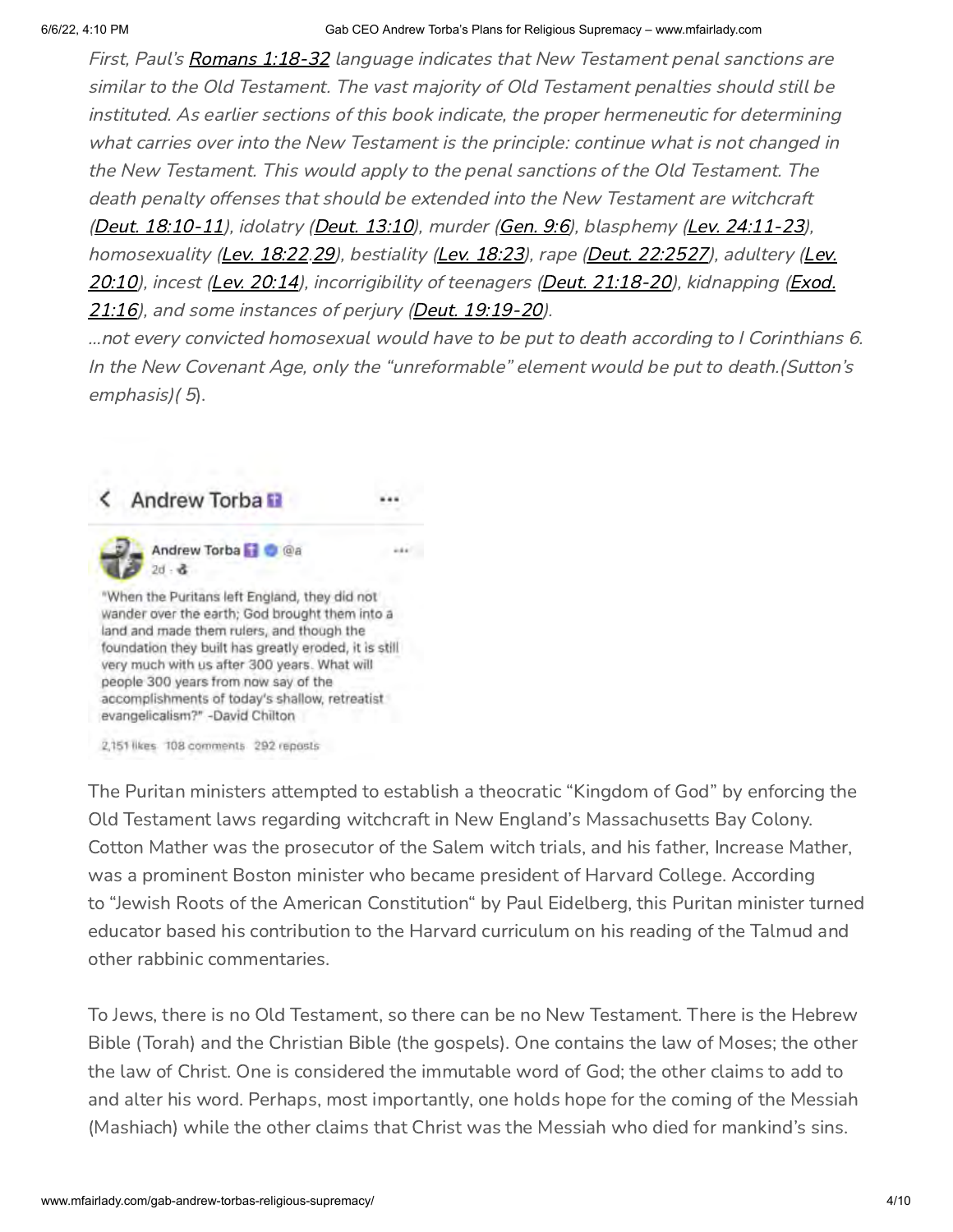Israel's law was done away with at Calvary. Israel's law will be re-inaugurated as the law of the theocratic millennial Kingdom one day, but to enter into a relationship with the law during this age of grace now–the dispensation of the Church[\(the Church Age\)](https://www.mfairlady.com/church-age/)–results in spiritual blindness of the mind: "But their minds were blinded; for until this day remaineth the same veil untaken away in the reading of the Old Testament; which veil is taken away in Christ. But even unto this day, when Moses is read, the veil is upon their heart" (2 Cor. 3:14,15).

The Puritan settlers of New England came to the New World to establish a society based on a strict Calvinist interpretation of the Bible. John Calvin established an autocratic system of government in Geneva in 1541 that was directed by a group of Presbyters, morally upright men who controlled the social and cultural life of the community to the smallest detail. They not only ruthlessly suppressed heretics and burned dissenters at the stake, but were determined to force old codes against play and idleness which led to periods of strict limitations on leisure and recreation throughout many Christian cultures.

While researching for **Settlers of Cupheag**, I came across "[In Pursuit of Paradise"](https://www.amazon.com/Pursuit-Paradise-History-Stratford-Connecticut/dp/0914659421) by Lew Knapp. Knapp had been Stratford's historical society president and historian. His book is the story of the early planters who were in search of religious freedom. It details how our young country began as it fought the French and then the British for liberty. It also traces the evolution of our government as slaves were finally freed.

By 1600 the majority of the country gentlemen and of wealthy merchants in the towns had become Puritans, and the new views had made great headway in both universities, and at Cambridge had become dominant, …. The Fundamental Orders governed Stratford and the state until 1818.

Under this constitution, the General Court established capital punishment for twelve crimes; worshiping false gods, witchcraft, blasphemy, murder through malice, murder through guile, bestiality, homosexuality, adultery, rape, kidnapping, false witness causing loss of life, and insurrection. For other crimes, jailing, fining, whipping, pillories and stocks, and branding or cutting off ears sufficed…. (9; Knapp, p. 12, 16.)

Fleeing persecution for his beliefs, Roger Williams, pastor of the first Baptist church in America and founder and first governor of Rhode Island, fled on foot through snow and bitter cold and survived through the assistance of the Native Americans. Eventually, when he reached the upper bend of a bay he called it Narragansett after its inhabitants. In 1636, he bought land from the Narragansett chiefs at the headwaters of the Narragansett Bay near a fresh water spring which became Providence. The land was once a low, marshy shoreline of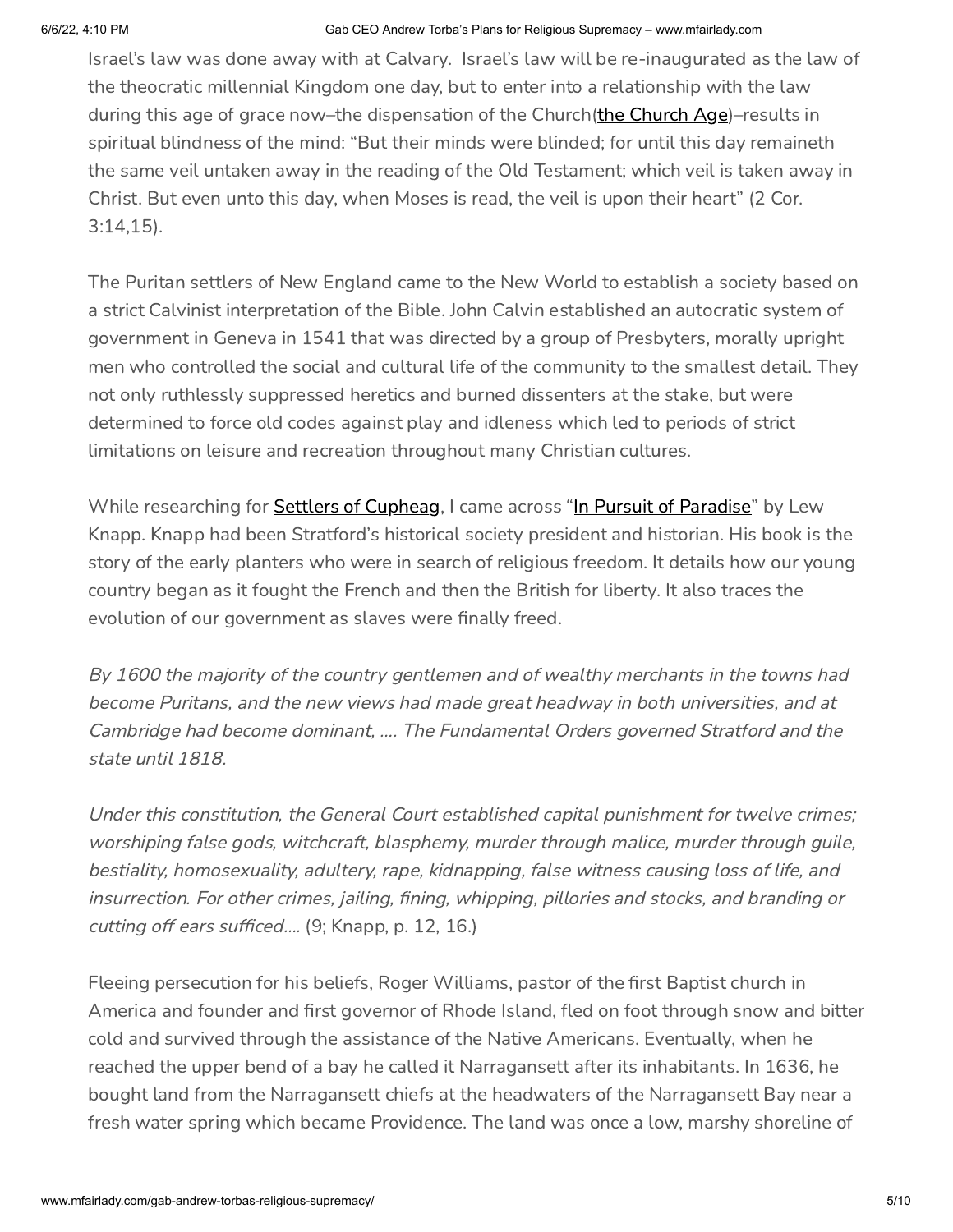a large saltwater cove to the west that had a 7,000-year history of activity by native Americans.

Although some professing Christians were instrumental in colonizing the continent early on, the U.S. government was never formed to establish a Christian nation. Some of the framers of the Constitution were actually deists who denied the Lord Jesus Christ and even the very nature of the personal God. Yet, they wrote that document for a biblically-oriented people. Today the biblical ethic is no longer the guiding force for American society. But, in reality, every nation is always "under God." (10)

In 1620, the Pilgrims landed at Cape Cod. Landing off course left them with the need to settle their own authority. William Bradford set up the elected form of government which was called "The Mayflower Compact," this is the prototype for our national liberty. This was the first time that free and equal men had ever entered a covenant to create a new society, based on Biblical principles. One of these principles was that "all men are created equal in the sight of God." A second was that "a government must only govern people who agree to submit to it." (8)

These two principles became the cornerstones of America's constitutional government. Bradford became governor of the Plymouth Colony for the first of 31 terms. He wrote the only complete history of the Plymouth settlement in a diary stretching 40 years. He turned the colony from Communism to free enterprise, insuring its prosperity. (10)



Choose carefully the things you read and to which you listen. Be aware that the vast majority of works found in Christian bookstores are deceptions. Before you read the writings of men, study the Scripture diligently in order to prove yourself worthy, a workman that need not be ashamed, rightfully dividing the Word of Truth (2 Timothy 2:15).

In Paul's letter to the Ephesians, believers are instructed on how to live in a Christian life in the midst of a blinded, confused and sick society. The world has not changed since the apostle's day when you look at the moral problems we face today and we confront the same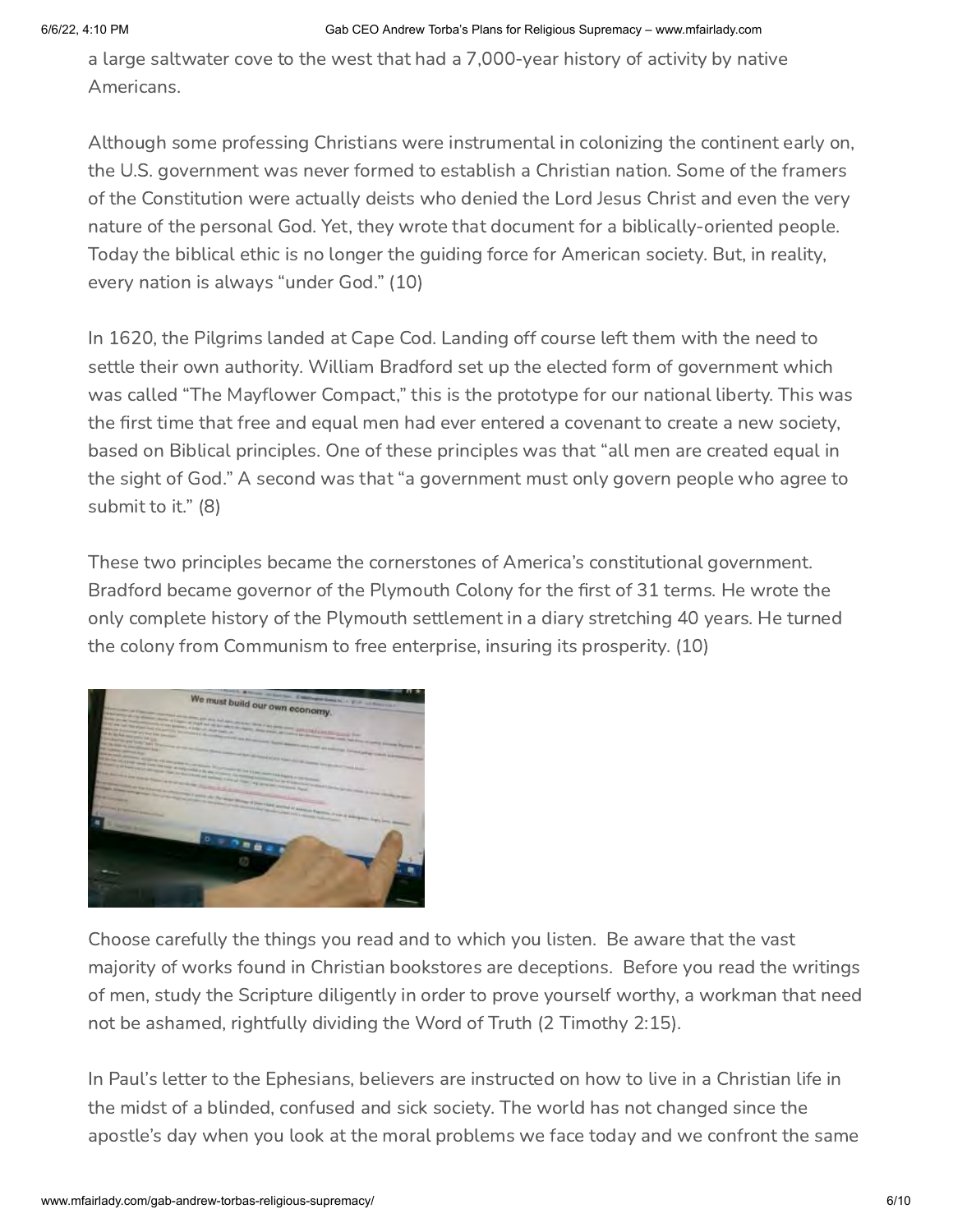issues in society that they did and we struggle against the same forces that they did. Human nature has not changed at all.



The world's problems cannot be solved without changing "the heart of man." God's Word gives no commission to the church to fix the problems of the world. The problems of the world are all "symptoms" of sin. Only belief in the Biblical gospel saves humanity. God's answer to sin is to reckon oneself to have died unto sin, and to be alive unto God in Christ. On that basis one is to "walk in the Spirit, and ye shall not fulfill the lust of the flesh" (Gal. 5:16).

Notes

- 1. Albert James Dager, Vengeance Is Ours: The Church In Dominion (Redmond, WA: Sword Publishers, 1990), p. 87. [Media Spotlight](http://www.mediaspotlight.org/)
- 2. Rouses J. Rushdoony, "Power from Below," The Journal of Christian Reconstruction 1:2 ,winter, 1974, pp. 9-10, quoted in Vengeance Is Ours., p. 174
- 3. David Chilton, Paradise Restored (Forth Worth: Dominion Press, 1985), p. 339, quoted in Vengeance Is Ours., p. 183.
- 4. Ibid., p. 213, quoted in Vengeance Is Ours., p. 184.
- 5. Ray Sutton, That You May Prosper: dominion by Covenant ;Tyler, TX: Institute for Christian Economics [ICE], p.189, quoted in Vengeance is Ours., p. 188
- 6. Dager, Al, "Allegiance: To Whom Do We Pledge?" Media Spotlight Vol. 25—NO. 3, <http://www.mediaspotlight.org/>
- 7. Wikipedia, [Dominion Theology](https://en.wikipedia.org/wiki/Dominion_theology)
- 8. Mary Fairchild, "[Settlers of Cupheag"](http://www.mfairlady.com/fairchild-genealogy/) mfairlady.com, 4/21/2006.
- 9. Knapp, Lewis G., "In Pursuit of Paradise"; Phoenix Publishing, published for The Stratford Historical Society, 1989.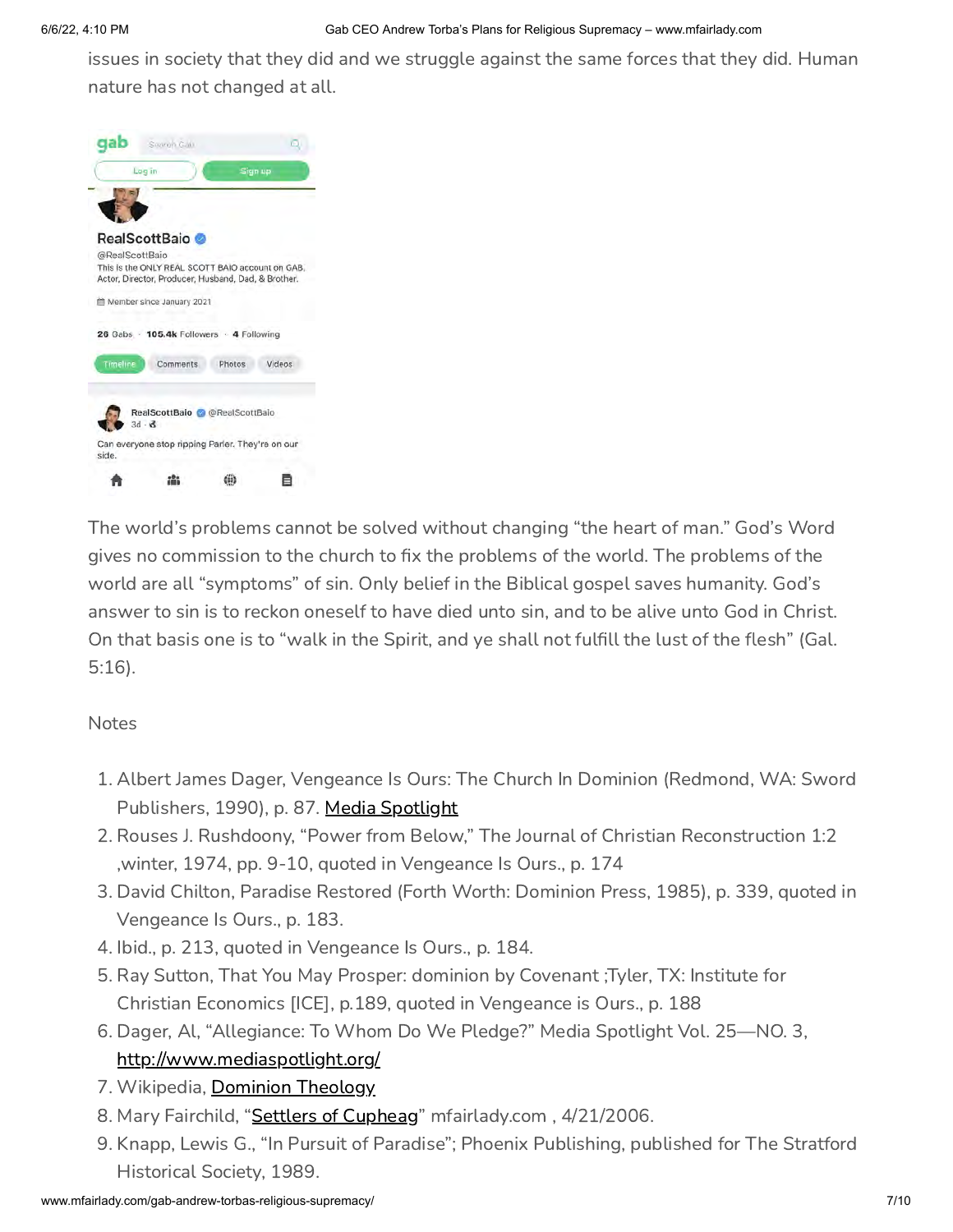- 10. Marshall Foster & Ron Ball, "Christian Home Learning Guides," Zane Publishing, 1997.
- 11. [Mary Fairchild, "Sea Kayaking Narragansett Bay: Native American Footpaths and Soul](http://www.mfairlady.com/narragansett-bay-kayaking/) Freedom;" mfairlady.com, 12/1/2014.
- 12. Christians Together, [Will the Church be All Conquering?](https://www.christianstogether.net/Articles/285487/Christians_Together_in/Survival_Kit/Will_the_church.aspx) 10/22/2011
- 13. Nitasha Tiku, ["Trump Supporting CEO Kicked Out of Y Combinator Startup Incubator](https://www.buzzfeednews.com/article/nitashatiku/trump-supporting-startup-ceo-kicked-out-of-y-combinator)," 11/12/2016.
- 14. Watch Unto Prayer, "The Synarchy: Judeo-Christian Theocracy." Watch Unto Prayer.org
- 15. Crawford Gribbon, "[Why Conservatives Shouldn't Migrate to Gab](https://thecritic.co.uk/why-conservatives-shouldnt-migrate-to-gab/)." The Critic, 1/22/2021.

## 1 thought on "Gab CEO Andrew Torba's Plans for Religious Supremacy"

### <span id="page-9-0"></span>Bill Barnes says:

[February 26, 2021 at 10:10 AM](#page-9-0)

Gee, and here I thought that Christ died for my sins and that I am saved by Grace and not by works that no man should boast. I am not fettered by rules or ceremony. I am not bound by the 613 laws of the OT. I am bound to Christ by my acceptance of Him as Lord and Saviour. He is my brother and my Lord. He is my everything and I can't do one thing to make Him love me more or less. Take your rules and ceremonies elsewhere. Really read the three books of the Bible Old Testament Gospel and New Testament.

**[Reply](http://www.mfairlady.com/gab-andrew-torbas-religious-supremacy/?replytocom=4427#respond)** 

## Leave a Reply

Your email address will not be published. Required fields are marked \*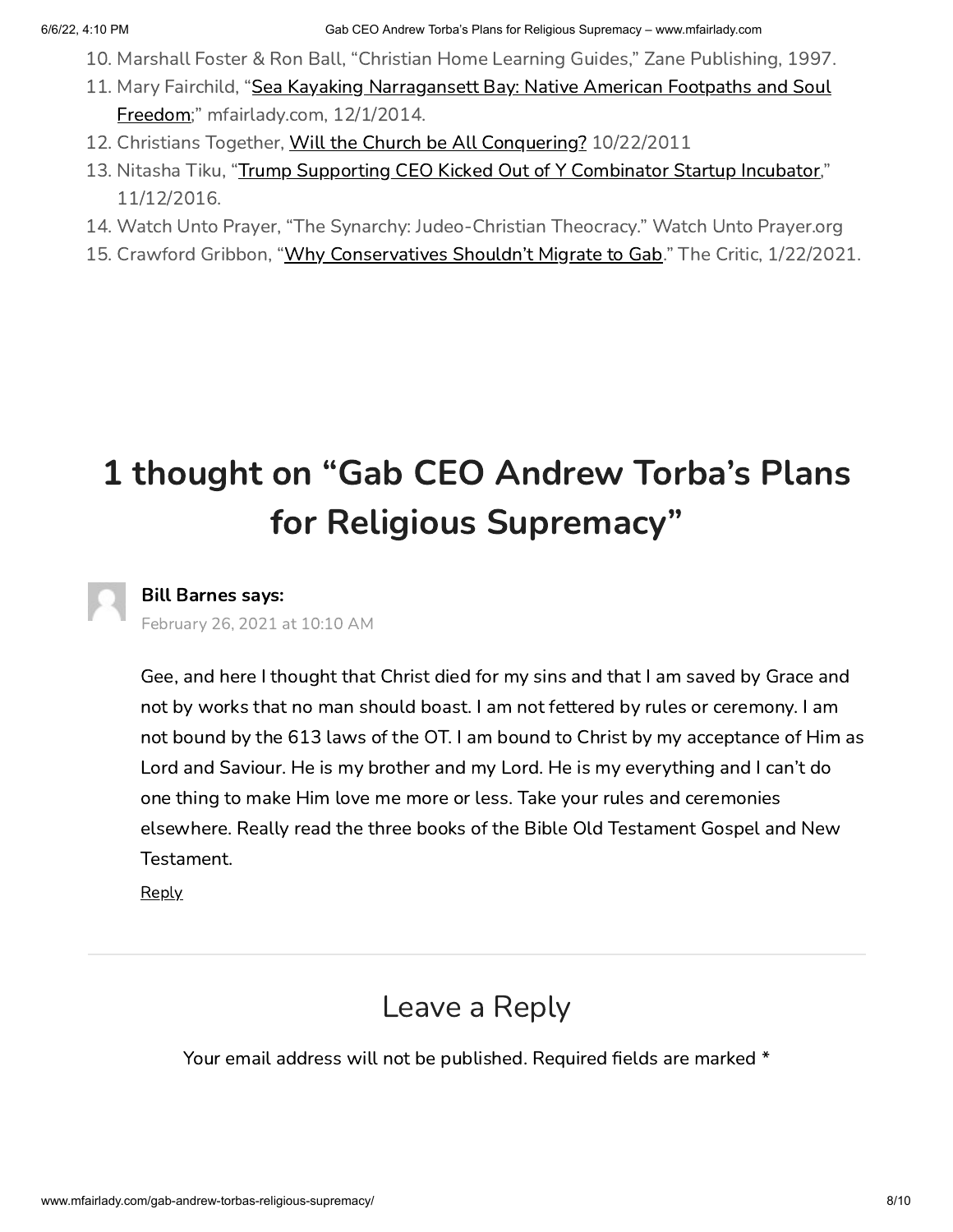

### **[CULTURE](https://forward.com/culture/)**

## **How one far-right platform has weaponized antisemitism and Christian extremism to foment insurrection**



Andrew Torba *Image by adl*



In the wake of the Jan. 6 insurrection, Twitter deplatformed Trump for inciting violence and cracked down on other users. Amazon kicked conservative social media site Parler off of its servers for failing to police extremist conversation. And in the wake of the insurrection, membership of Gab, which has long been a home for far-right extremists and hate speech of all stripes, swelled — even as it was criticized for allowing users to plan the attack on the Capitol on its platform, down to the tools used to pry open doors.

The social media platforms all played a role in the lead-up to the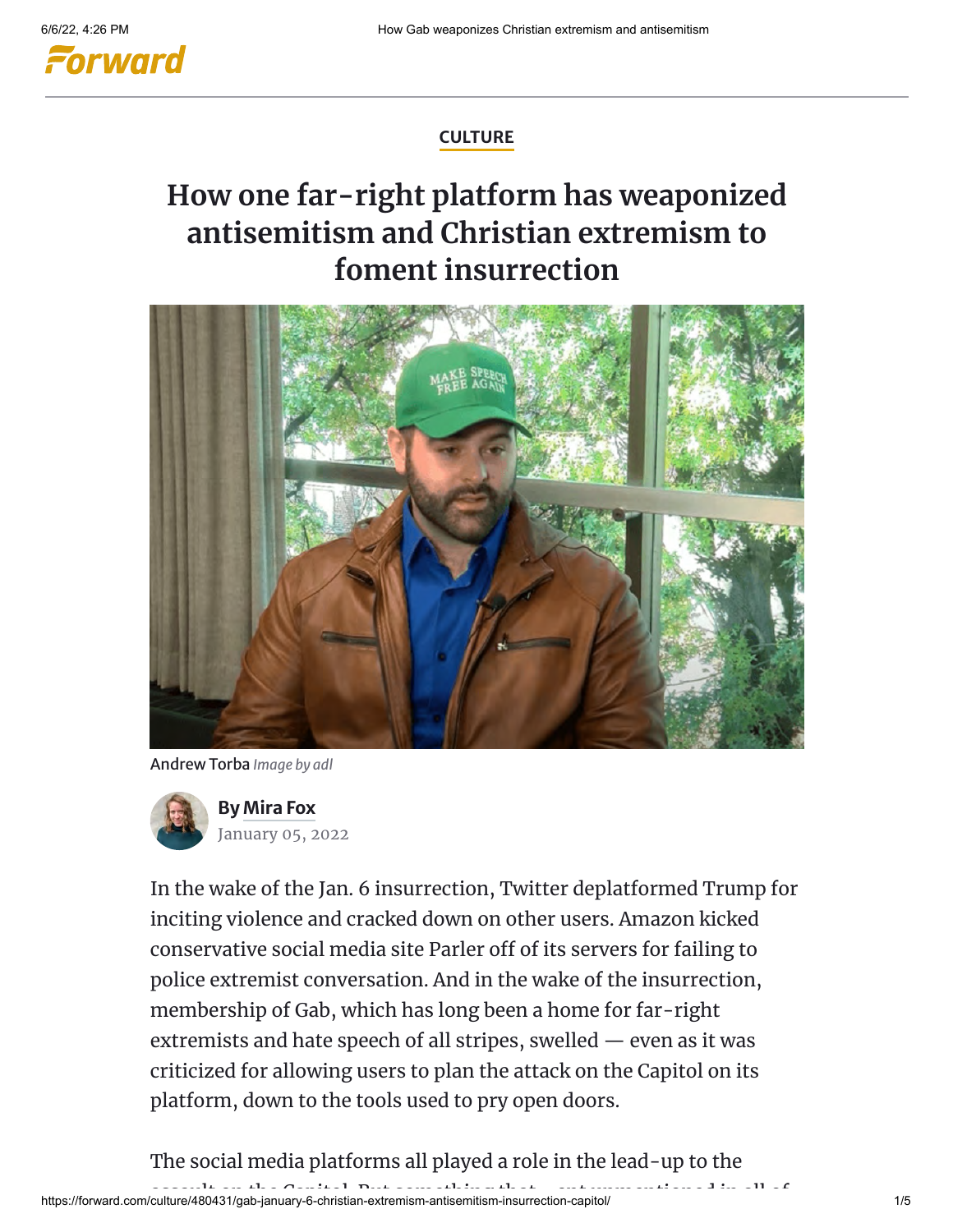### 6/6/22, 4:26 PM How Gab weaponizes Christian extremism and antisemitism

assault on the Capitol. But something that went unmentioned in all of the mainstream coverage of the site in the wake of Jan. 6 is the site's

Christian ideology, and the way it relies on Christianity to justify its extremist content – whether that's claiming the election was rigged or promoting blatantly antisemitic beliefs.

Most coverage of Gab has focused on its social media site, which looks similar to Facebook: a feed of posts from various people, a sidebar listing groups and topics you can follow. Numerous articles have talked about the site's lack of moderation which leads to a fertile environment for hate speech, while Gab has defended itself by arguing that it is merely giving users First Amendment rights.

But today, Gab is an entire ecosystem, not just a social media platform. There's a video platform and a news site, and Gab's mission goes beyond free speech. On a [page](https://news.gab.com/what-is-gab/) titled "What is Gab?" the site's mission is defined as building "technology that powers a parallel Christian economy." [Tweets](https://www.adl.org/blog/gab-ceo-andrew-torba-broadcasts-his-antisemitism-across-social-media-platforms) from Gab's now-defunct account made it clear that the world it hopes to build is defined in opposition to a Jewish-ruled one; the posts imply a belief in the antisemitic conspiracy theory that Jews currently control our society.

The page goes on to flesh out Gab's mission – a graphic shows Gab displacing every other social media site with its own version: GabTV instead of Youtube, GabPay instead of PayPal, and so on, though not all of these services exist yet. It boasts that their commitment to the First Amendment has gotten Gab kicked out of banks and off of servers. But even more than free speech, the page repeatedly emphasizes Gab's Christian focus and the goal of forming a Christian economy and society. On the Gab news site, there are no section tabs for breaking news or politics or culture, but instead "Bold Christian Writing," "The Parallel Economy" and "Vax Mandate Resources."

"Gab was founded in 2016 by Andrew Torba, a Christian technology entrepreneur who left Silicon Valley to start Gab," the page says; I have never seen Torba's Christianity described or even referenced in other coverage. Further down the page, a statement from Torba promises Gab users "a chance to participate in the development of a bold and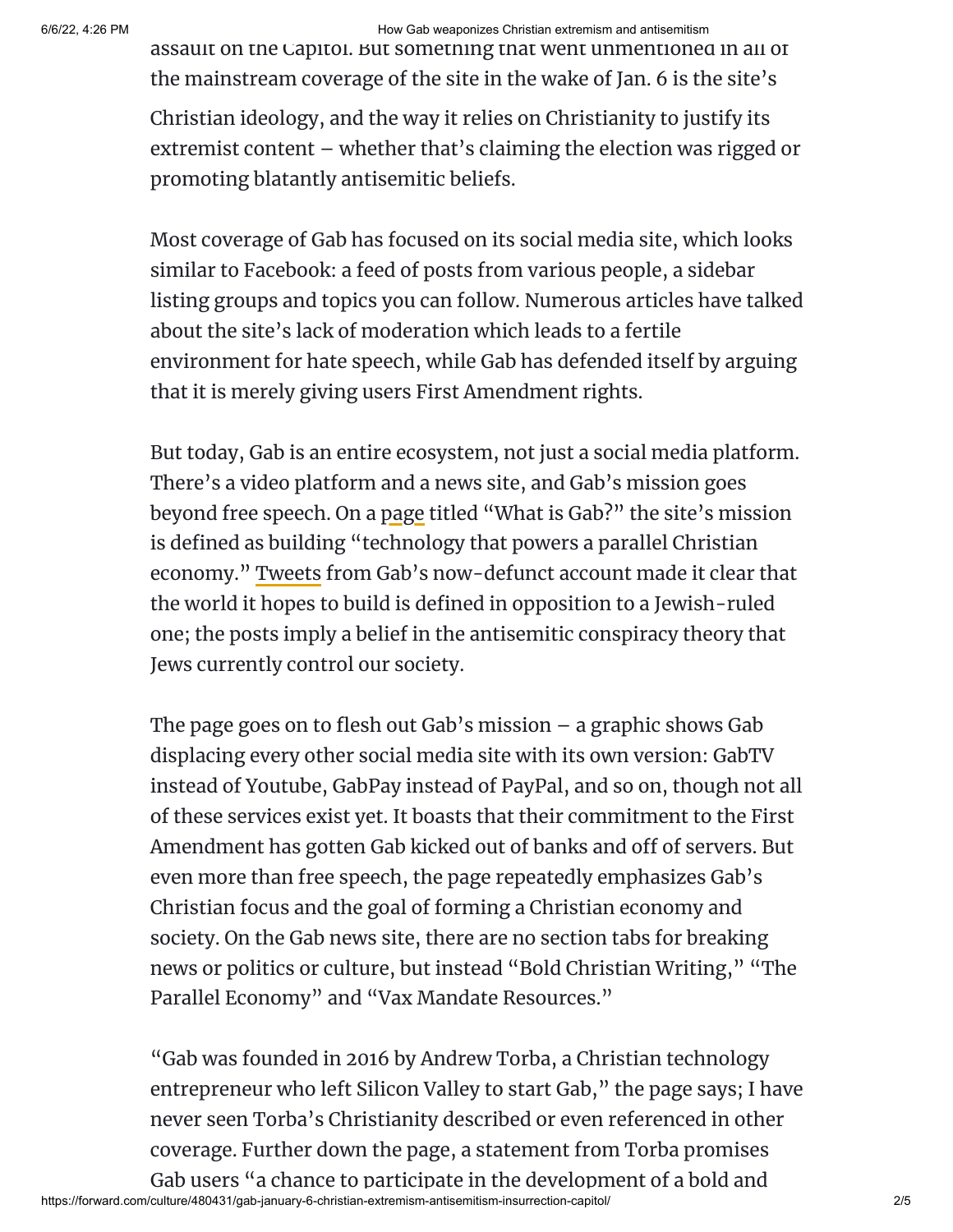## 6/6/22, 4:26 PM How Gab weaponizes Christian extremism and antisemitism p p p

defiant new society" that is "grounded on the firm foundation of our

faith in Jesus Christ the King of Kings and Lord of Lords." Other pages blame society's ills on "Marxist globalists," terms that are often antisemitic dog whistles.

It's not news that Gab is full of conspiracy theories and home to separatist movements; the same is true of most of the moderation-lite or moderation-free alternative platforms that have sprung up as mainstream options began to crack down on hate speech and disinformation. And it's not news that this comes with antisemitism, on Gab and elsewhere – as one of the oldest forms of hatred, it pops up [frequently. Torba himself has used Gab's Twitter to go on antisemitic](https://www.dailydot.com/debug/andrew-torba-deactivates-gab-twitter-antisemitism/) tirades. But until recently, articles about Gab and Torba rarely addressed the way Christianity is woven into the conspiracy theories that populate these platforms.

Yet understanding the way the site leverages Christianity is essential to understanding its appeal, and the philosophy of hate that drives the far-right movement.

Antisemitism is at the center of the dangers the site tries to motivate its users to fight, and feeds its fear-mongering. Under the tab "Bold Christian Writing" on Gab's news site, articles pondering whether Israel is "simply an ungodly Talmudic Zionist Rothschild project" sit next to other pieces with titles such as, "Against the Modern Judaizers." ("It doesn't end with circumcision. It never does," the latter warns, ominously.)

Torba himself has authored numerous articles demonizing Jews for a variety of ills, including a piece on the Ukrainian Holodomor famine that opens by wondering, speciously, why it is not considered a tragedy at the level of the Holocaust, and ends by implying the Holodomor was a Jewish attempt to wipe out Ukrainian Christians – and, in a pointed aside, noting that Biden's cabinet also includes many Jews.